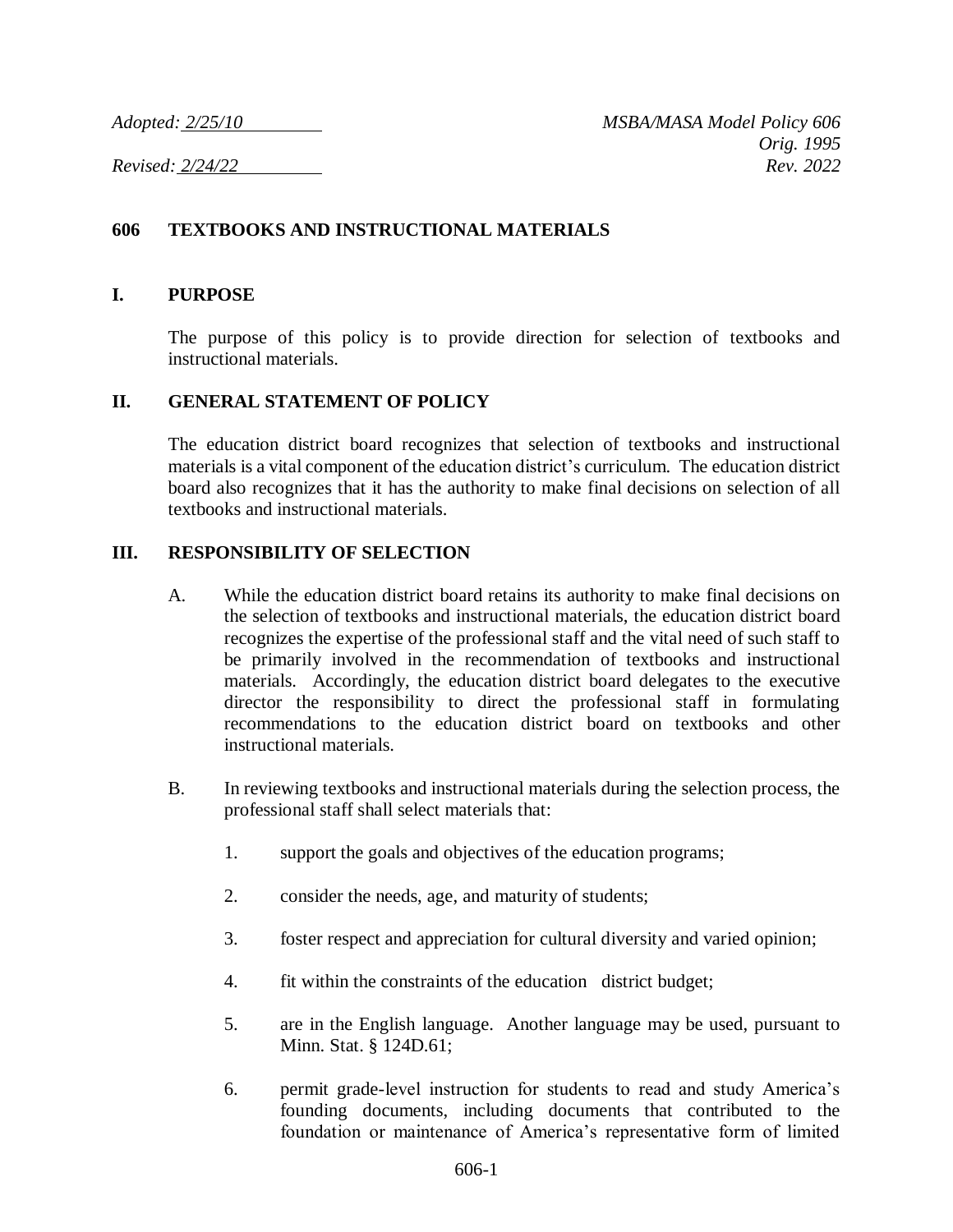government, the Bill of Rights, our free-market economic system, and patriotism; and

- 7. do not censor or restrain instruction in American or Minnesota state history or heritage based on religious references in original source documents, writings, speeches, proclamations, or records.
- C. The executive director shall be responsible for developing procedures and guidelines to establish an orderly process for the review and recommendation of textbooks and other instructional materials by the professional staff. Such procedures and guidelines shall provide opportunity for input and consideration of the views of students, parents, and other interested members of the education district community. This procedure shall be coordinated with the education district's curriculum development effort and may utilize advisory committees.

### **IV. SELECTION OF TEXTBOOKS AND OTHER INSTRUCTIONAL MATERIALS**

- A. The executive director shall be responsible for keeping the education district board informed of progress on the part of staff and others involved in the textbook and other instructional materials review and selection process.
- B. The executive director shall present a recommendation to the education district board on the selection of textbooks and other instructional materials after completion of the review process as outlined in this policy.

# **V. RECONSIDERATION OF TEXTBOOKS OR OTHER INSTRUCTIONAL MATERIALS**

- A. The education district board recognizes differences of opinion on the part of some members of the education district community relating to certain areas of the instruction program. Interested persons may request an opportunity to review materials and submit a request for reconsideration of the use of certain textbooks or instructional materials.
- B. The executive director shall be responsible for the development of guidelines and procedures to identify the steps to be followed to seek reconsideration of textbooks or other instructional materials.
- C. The executive director shall present a procedure to the education district board for review and approval regarding reconsideration of textbooks or other instructional materials. When approved by the education district board, such procedure shall be an addendum to this policy.
- *Legal References:* Minn. Stat. § 120A.22, Subd. 9 (Compulsory Instruction Knowledge and Skills) Minn. Stat. § 120B.235 (American Heritage Education) Minn. Stat. § 123B.02, Subd. 2 (General Powers of Independent School